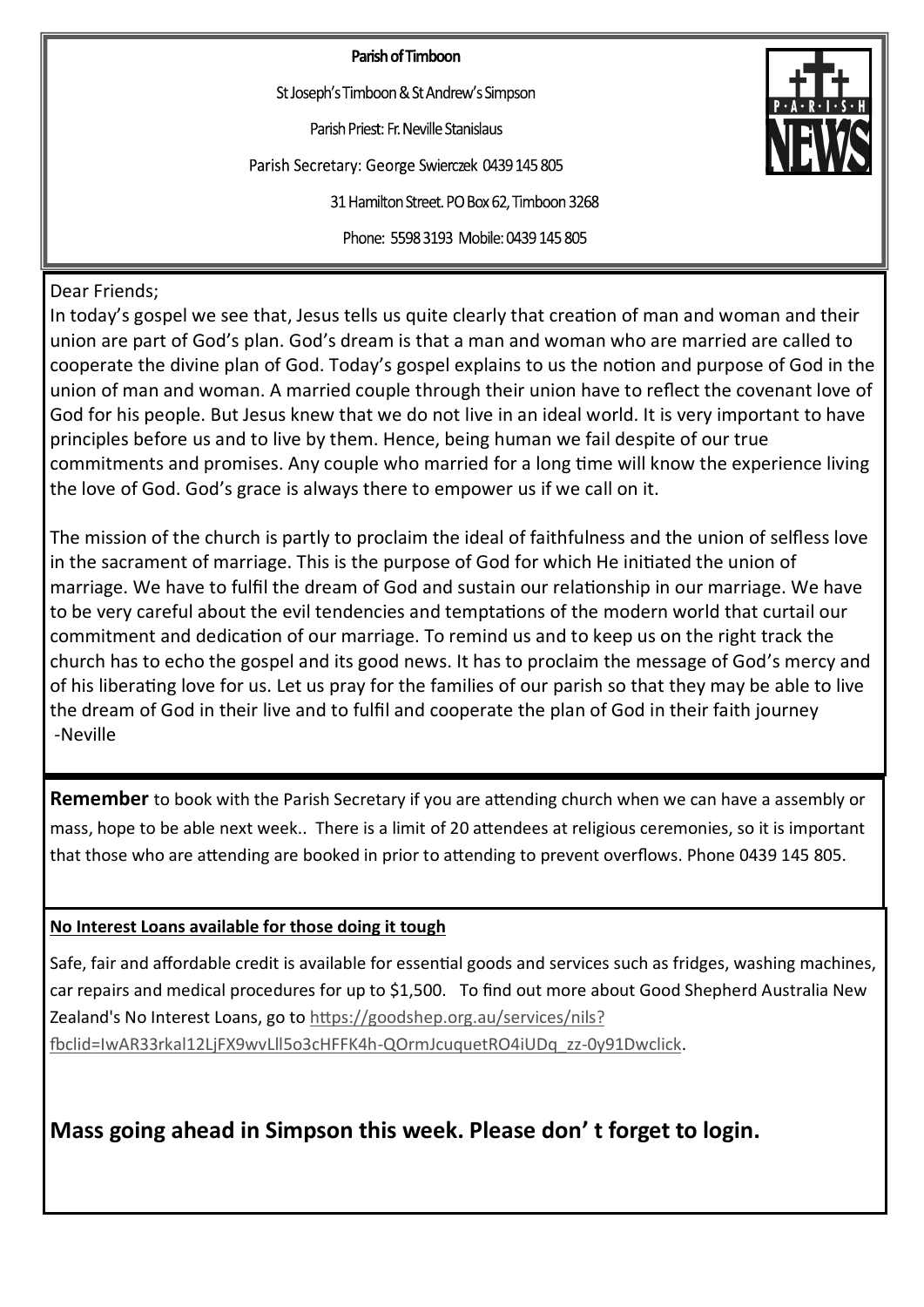**Our Sick:** Bailey Delaney, Pat Thornton, Bernadette Moloney, Gina Vogels

**Anniversaries In October:** Graham Cecil. Frank McKinnon. Gus Dickman. Edith Delahanty. Eileen Bartels. Sandra Van Kempan. Ann Ryan. Greg Carey. Lucy Nicholson. Marilyn Vogels. Laurence Dillon. Johan Gagel. June Hunt. Jason McKenzie.



Our new **Finance Committee** has been appointed consisting of Patty Martin, Noel McKinnon, Michael O'Keeffe, Kevin Robertson and Anthony O'Connor. We wish them well in their new roles and in the performance of their duties.

# **Novel coronavirus (COVID-19)**

COVID restrictions have changed in regional Victoria as of 11.59pm on Thursday, September 9, 2021. More information is available on the government website [https://www.coronavirus.vic.gov.au/religion](https://www.coronavirus.vic.gov.au/religion-and-ceremony-regional-victoria)-and-ceremony[regional](https://www.coronavirus.vic.gov.au/religion-and-ceremony-regional-victoria)-victoria. Updates are also be available from the diocesan website [https://www.ballarat.catholic.org.au/](https://www.ballarat.catholic.org.au/coronavirus-the-churchs-information-and-advice-2/) coronavirus-the-churchs-[information](https://www.ballarat.catholic.org.au/coronavirus-the-churchs-information-and-advice-2/)-and-advice-2/.

**The Shared Table**; In the Year of Eucharist 2005, Fr Mick McKinnon issued an invitation to parishioners to share one plate of food a day from your table with a child living in Lima.

So, again this year Fr Mick writes: "You are invited to make a commitment of \$1.00 a week out of your household grocery budget, amounting to a donation of \$52.00 a year. This money will be directly used solely for the purpose of the Shared Table".

**Plenary Council Prayer Campaign:** People across the country are invited to participate in the "Fan the Flame" prayer campaign leading up to the first assembly of the Fifth Plenary Council of Australia. The assembly starts on October 3. Campaign materials include resources for personal and communal prayer, reflection, musical suggestions and multimedia content. Find the resources at [www.plenarycouncil.catholic.org.au/](http://www.plenarycouncil.catholic.org.au/fantheflame/)

| <b>Timboon</b>  | October 3rd          | October 10th           | October 17th           |
|-----------------|----------------------|------------------------|------------------------|
|                 | <b>Closed</b>        | <b>Assembly 9:00am</b> | <b>Assembly 9:00am</b> |
|                 |                      |                        |                        |
| Welcome         |                      | A McMeel               | <b>K</b> Currell       |
| Leaders         |                      | C Martin K Currell     |                        |
| Statue          |                      | M Turner               | <b>B</b> Moloney       |
| Reader          |                      | T O.Connor             | A Vogels               |
| <b>POF</b>      |                      | J McInerney            | S Jayakody             |
| E.M.H.C.        |                      | C Marr                 |                        |
| <b>Bulletin</b> | Denny Family         | Denny Family           | Denny Family           |
| Slides          | P Nicholson          | P Nicholson            | P Nicholson            |
| Cleaners        | <b>Vogels Family</b> | <b>Vogels Family</b>   | <b>Vogels Family</b>   |
| Simpson         | <b>Mass</b>          | <b>Assembly</b>        | <b>Assembly</b>        |
|                 | 9:00am               | 9:00am                 | 9:00am                 |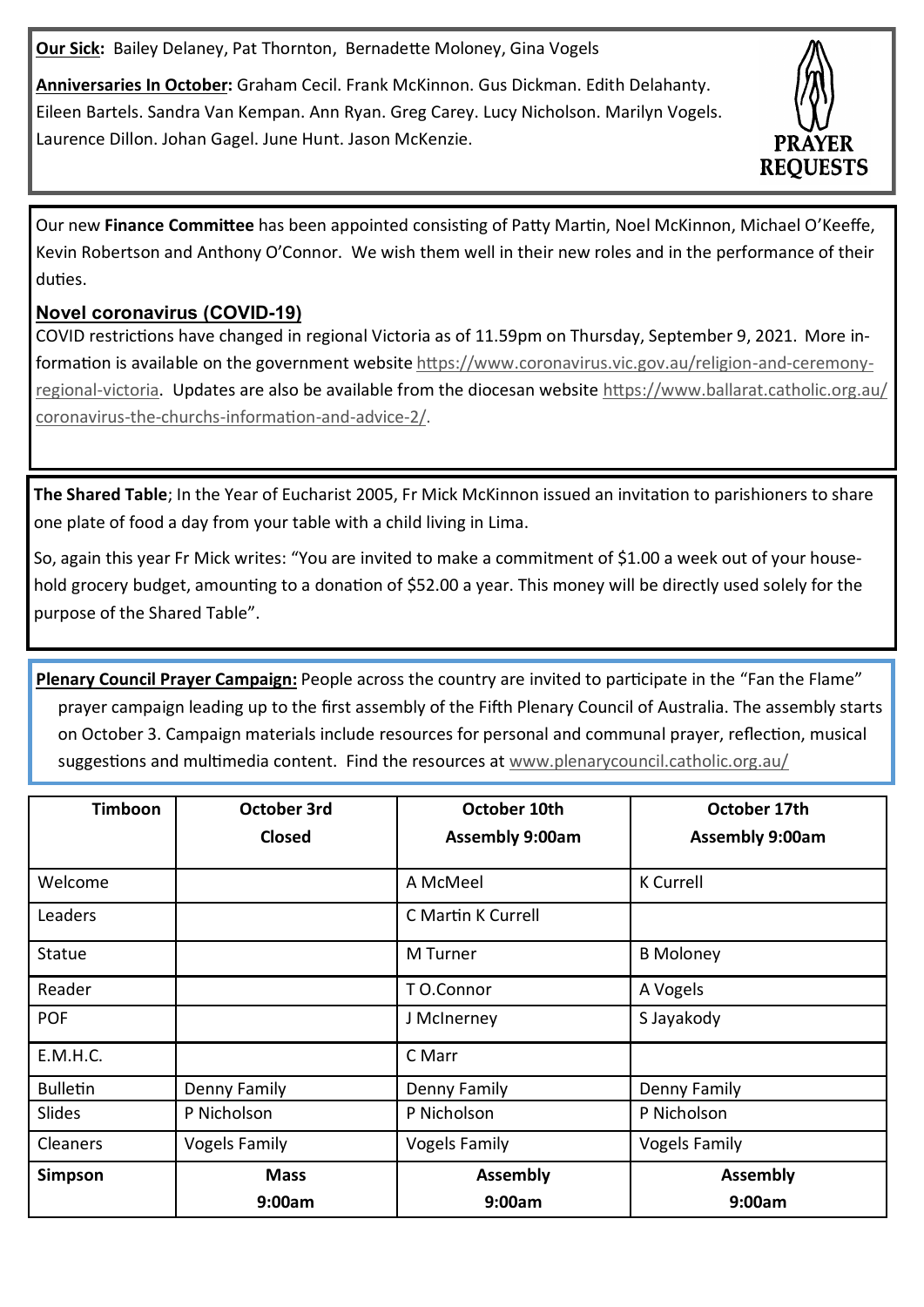# **Parish Finances:**

**Our Planned Giving Program:** Thank you for your support of the Parish for the duration of the program and we hope you are able to continue your contributions to enable us to function and provide services and ministries to our parishioners for some time yet.

If you are able we would be keen to have you pay into the parish account (at NAB personally or electronically) any amounts that you can as part of your planned giving contributions:

**Catholic Parish Trust Account No1 Account Timboon BSB 083 928 Acc 516 067 599**. Be sure to reference it to your name or planned giving number.

Sunday collection monies can be paid into the **Catholic Presbytery Timboon No 2 Account** :

# **BSB: 083-928 Account No: 51-606-7601**.

The office is generally open on Tuesdays from 11:00 a.m. to 4:00 p.m., if you would like to drop off your envelopes then. **Also the church can be opened at that time for private prayer if you wish.**

Thank you who have contributed to this need so that we can start when things get back to "NORMAL". Keep safe and stay well during this current crisis.

# 27<sup>th</sup> Sunday in Ord/Time, Year B. **LITURGY OF THE WORD**

**First Reading:** [Gen 2:18](https://liturgyhelp.com/ritual/lectionary/LectionaryList%7Cgen#gen002)-24 A reading from the book of Genesis

# *They were two in one flesh.*

The Lord God said, 'It is not good that the man should be alone. I will make him a helpmate.' So from the soil the Lord God fashioned all the wild beasts and all the birds of heaven. These he brought to the man to see what he would call them, each one was to bear the name the man would give it. The man gave names to all the cattle, all the birds of heaven and all the wild beasts. But no helpmate suitable for man was found for him. So the Lord God made the man fall into a deep sleep. And while he slept, he took one of his ribs and enclosed it in flesh. The Lord God built the rib he had taken from the man into a woman, and brought her to the man. The man exclaimed:

'This at last is bone from my bones, and flesh from my flesh!

This is to be called woman, for this was taken from man.'

This is why a man leaves his father and mother and joins himself to his wife, and they become one body.

# **This is the word of the Lord.**

**Responsorial Psalm:** [Ps 127. R. v.5](https://liturgyhelp.com/ritual/lectionary/LectionaryListPsalm%7Cpsm)

*(R.) May the Lord bless us all the days of our lives.*

- 1. O blessed are those who fear the Lord and walk in his ways! By the labour of your hands you shall eat. You will be happy and prosper. (R.)
- 2. Your wife will be like a fruitful vine in the heart of your house; your children like shoots of the olive, around your table. (R.)
- 3. Indeed thus shall be blessed the man who fears the Lord. May the Lord bless you from Zion in a happy Jerusalem all the days of your life! May you see your children's children. On Israel, peace! (R.)

# **Second Reading:** [Heb 2:9](https://liturgyhelp.com/ritual/lectionary/LectionaryList%7Cheb#heb002)-11

A reading from the letter to the Hebrews

*He who sanctifies, and those who are sanctified have one origin.*

We see in Jesus one who was for a short while made lower than the angels and is now crowned with